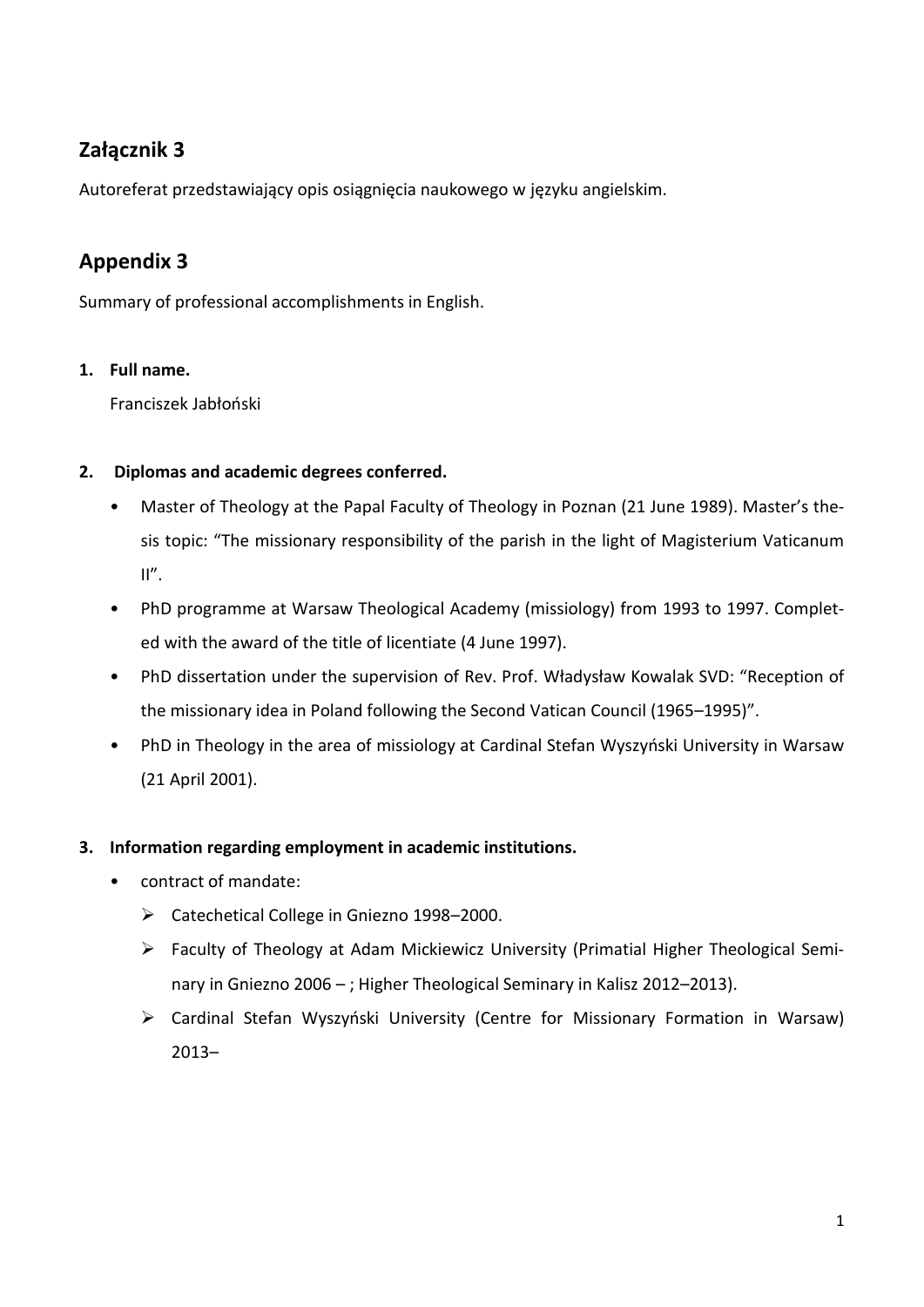**4. Indication of the accomplishment arising from article 16, section 2 of 14 March 2003 on academic degrees and title and degrees and title in the arts (Journal of Laws, No. 65, item 595 as amended).** 

#### **4.1.Title of academic accomplishment:**

"The missionary awareness of *the domestic Church*. Missiological and pastoral study".

## **4.2.Author, publication title, publication date, publishers:**

Rev. Franciszek Jabłoński, "The missionary awareness of *the domestic Church.* Missiological and pastoral study", Warsaw 2016, Cardinal Stefan Wyszyński University Publishers, Missiological Studies and Materials 40, pp. 578.

# **4.3.Description of the research aim and obtained results along with the overview of their potential application.**

## **4.3.1. Validity of research.**

The 50th anniversary of the release of the *Ad gentes* missionary decree (1965–2015) and the completion of the synod devoted to the family (2014–2015), which resulted in the publication of the *Amoris laetitia* exhortation, became an occasion for conducting research into the state of the missionary awareness of married couples and families as *the domestic Church.*

Pope Francis pointed in the said exhortation to "the need for new pastoral methods" (AL 199), which the Church in its pastoral care for marriage and the family should adopt. At the same time, he showed that pastoral care for families should be "missionary" in its character (AL 230), i.e. should be marked by going out to married couples and families. Wishing to attain the above aim, it is necessary to deepen the missionary awareness of both priests as well as spouses and families.

The presented research inscribes itself into the said issue and is an attempt to analyze the missionary awareness of spouses and families in today's Church in Poland.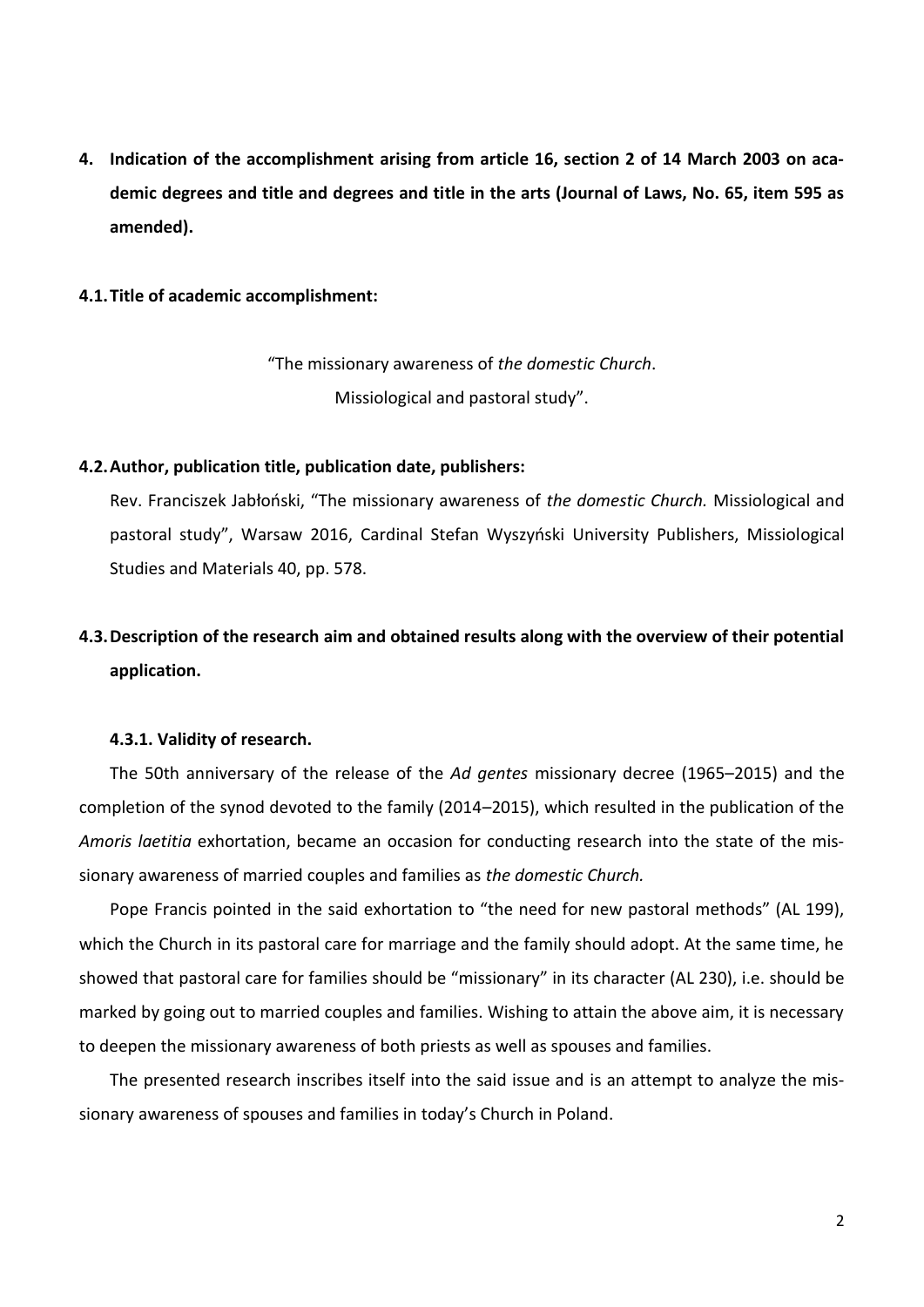#### **4.3.2. Description of the research aim.**

The research problem may be encapsulated in the following question: what is the state of the missionary awareness of married couples and families? This fundamental question leads to other questions: what are the theological foundations of the missionary character of marriage and the family – *the domestic Church*? What factors condition this awareness? What should be the Church's pastoral response, aiming at the initiation and development of the missionary awareness of *the domestic* Church?

The subtitle of the academic accomplishment: "Missiological and pastoral study" delineated the direction of the dissertation, determining, at the same time, its source base.

This interdisciplinary study converges two main streams of my research: missiology and pastoral theology in the aspect of marriage and the family.

The research aim is an attempt to show the missionary awareness of *the domestic Church* from a triple perspective: missiological-theological, sociological and pastoral.

The research material consists of a table of contents (available also in English and Spanish), an introduction, three chapters, an ending, a list of abbreviations, a bibliography and an abstract (available also in English and Spanish).

A range of detailed methods were used at particular research stages. At the first normative stage, I used several deductive methods such as: exegesis, text interpretation, source analysis and synthesis methods, analogy and comparative methods. At the second research stage, which featured the missionary awareness of spouses, I used an inductive method. In the sociological research, I used a methodology which made it possible to perform a sound analysis and to provide a comprehensive, reliable and result-based answer to the research question. The collected quantitative data was subject to statistical analysis. The third stage of the research procedure, praxeological in nature, led to formulating conclusions and pastoral postulates. At this stage, a strategic method was used which covered: synthesis, directives, self-realization, classification and a comparative method. All the stages of the research procedure retain internal unity between reflection and the missionary aspect of *the domestic Church,* actual facts, i.e. the missionary awareness of marriage and the family, and conclusions and pastoral postulates.

### **4.3.3. Results obtained.**

Chapter one – missiological-criteriological – attempting to analyze the theological foundations of the missionary character of marriage and the family as *the domestic Church,* yielded a number of research results.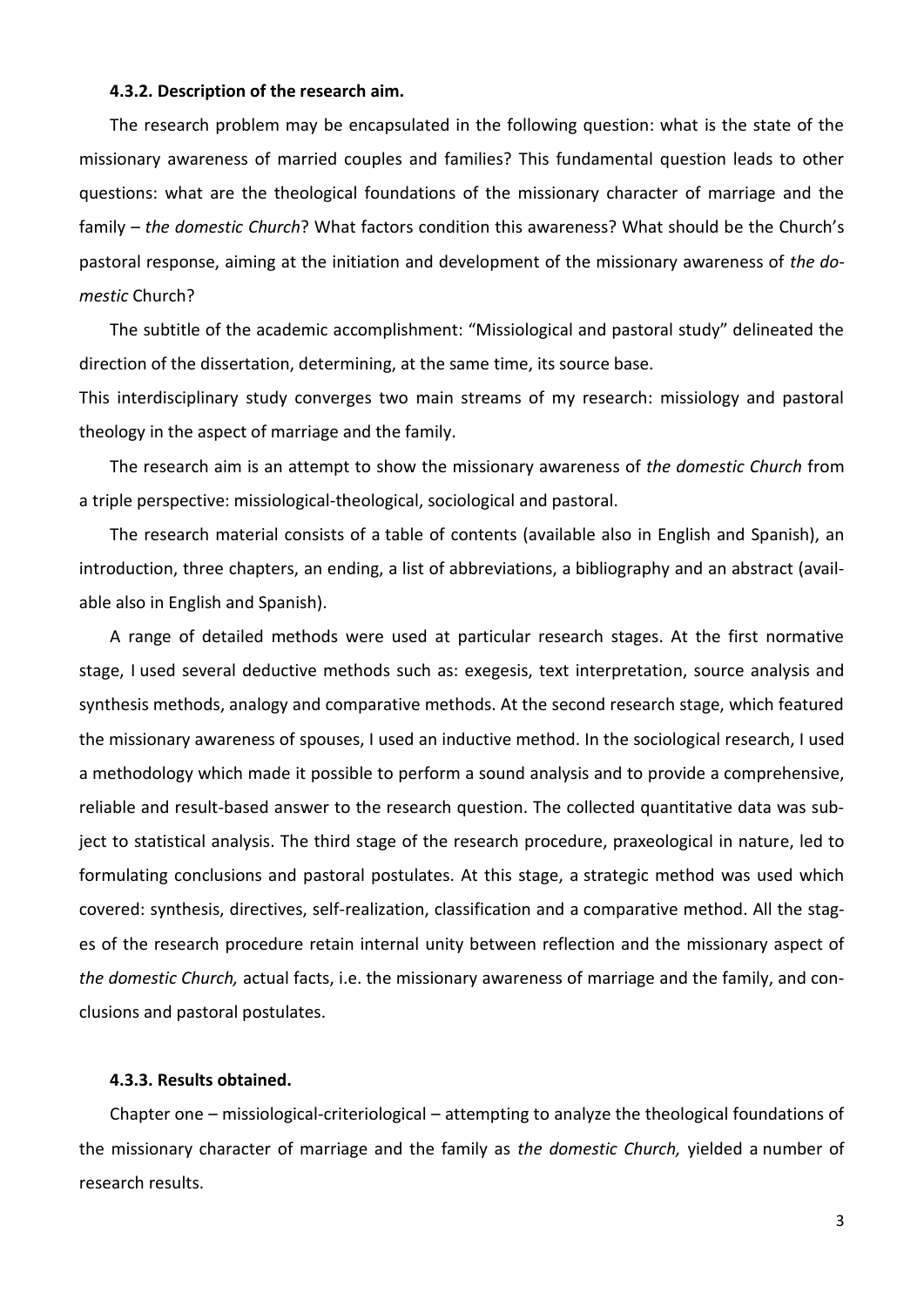First and foremost, it reveals that the Bible does not only say about the institution of marriage, but also about the missionary tasks married couples and families were assigned by God to perform. The Old Testament does not refer to missionary activity (the missionary mandate was established with the Descent of the Holy Spirit and creation of the Church). However, it contains certain missionary elements, such as the universalism of creation, covenant and salvation. The example of Samuel and Ruth shows the way in which marriage and the family participate in universalism. The missionary character of marriage and the family in the New Testament is based on referring to the image of the family of Jesus, who was born of Mary married to Joseph, and on Jesus' teaching about the family and marriage. Next, Christ's relations towards the Church, which are an example of marital love, were shown. The missionary tasks for married couples and families were included in Christ's missionary mandate meant for the entire Church, and also for *the domestic Church.* An example of its fulfillment in the early Church is the missionary work by Priscilla and Aquila. This missionary married couple, St Paul's co-workers, transforming their household into "a mobile missionary centre", showed how important the activity of married couples is in the development of the Church. So, *Missio Dei* continued by *Missio Ecclesiae* is accomplished through *Missio Familiae.* Marriage and the family fulfil the message of evangelizing the world.

Secondly, the analysis of the missionary character of marriage and the family in the light of *Magisterium Ecclesiae* revealed three sources of missionary aspects: the Holy Trinity, marital covenant and the missionary nature of the universal Church, which *the domestic Church* is part of. The study shows that marriage and the family being "a little missionary Church" possesses a specific missionary spirituality and constitutes the heart of *new evangelization.* Marital and family spirituality – based on the sacrament of marriage and continually enlivened and shaped by the Eucharist – fulfills and expresses itself through reality and everyday activities. The family is the heart of *new evangelization*, because each family is in itself good news, regardless of culture and religion.

Thirdly, the study of the theological foundations of the missionary character of marriage and the family revealed three dimensions of the missionary character of *the domestic* Church: marriage and the family's mission *ad intra, ad extra* and *ad gentes*. The missionary spirit *ad intra* is reflected in the family at two levels. The first one is evangelization in everyday life. The second one consists in addressing those members who have not yet been affected by the Christian message in order to inspire in them faith, willingness of conversion to Christ and active inclusion in the community of the faithful. Mission *ad extra* means going beyond the circle of one's own family and noticing others around; it is, first and foremost, the spiritual formation of other families and the openness of the family home: hospitality, care for the needy and migrants. Missions *ad intra* and *ad extra* open the door to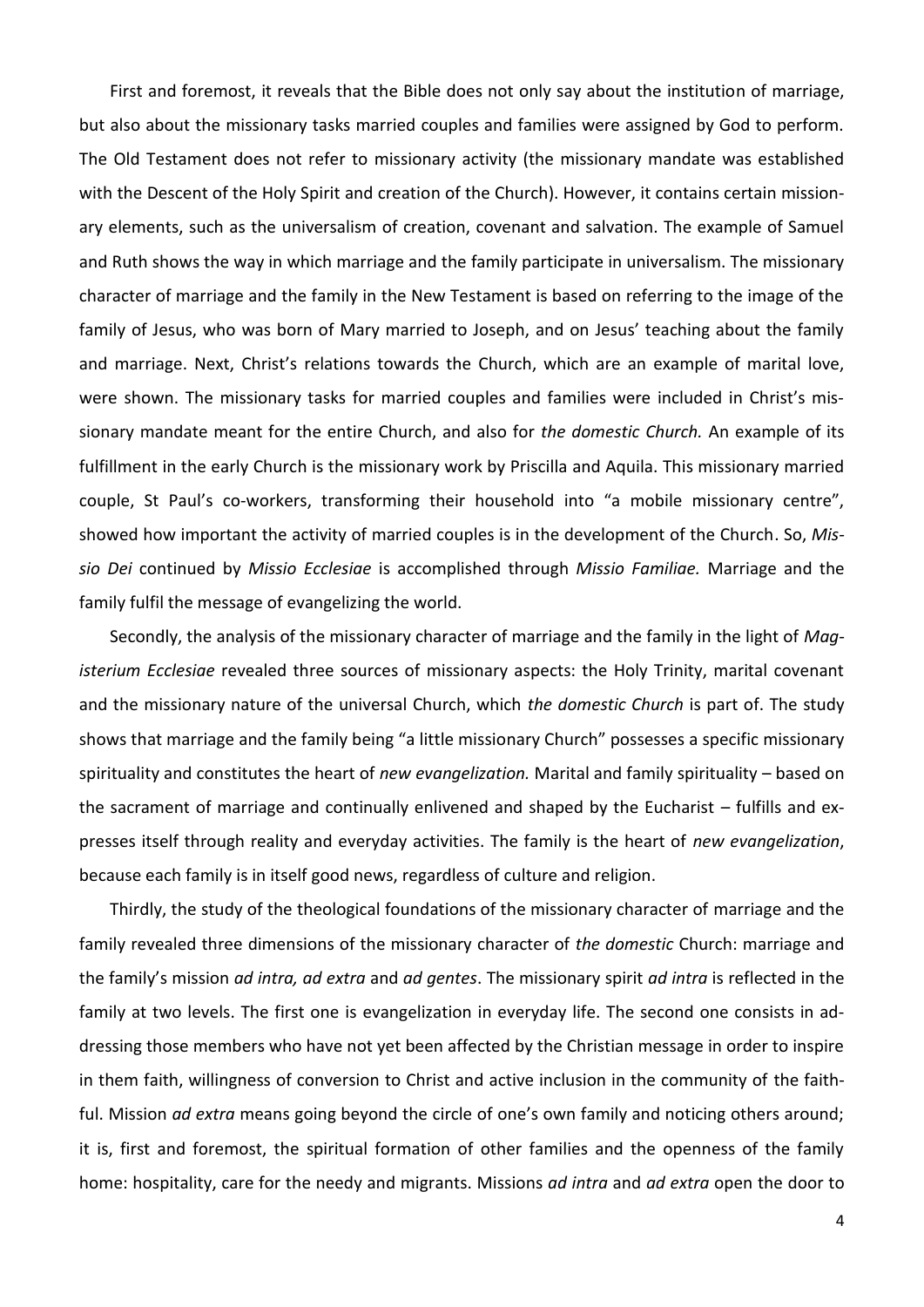the missionary universal activity of the entire Church. Fulfilling the desire of bringing Christ to distant and close missionary territories is another dimension of the missionary character of *the domestic Church* – mission *ad gentes*.

The research results of the theological foundations of the missionary character of *the domestic Church* became the departure point for conducting further research in a sociological aspect aiming to answer the previously asked questions: what is the missionary awareness of Catholic married couples and families in Poland? This issue is treated in the second kairological-sociological chapter of my work. Wishing to address the posed question, the sociological research of three groups of married couples was carried out. The first group was made up of spouses representing diverse regions in Poland, the second one of spouses – missionaries' parents and the third one of spouses – parents of children who attend Missionary Meetings.

In the case of spouses representing various regions in Poland, the following components were analyzed: knowledge related to missions, engagement in the missionary work of the Church and willingness to take up missionary activity. The analysis of spouses – missionaries' parents – was conducted from the perspective of their children, i.e. present missionaries: monastic, diocesan and lay. Elements subject to analysis included, among others, the influence of parents' faith and life upon their children's decision to go on a mission. The focus in the third group was on the analysis of the influence of children engaged in missionary activity upon their parents' missionary awareness. The conducted research concerned the spouses directly, and through their children, indirectly. Hence, in a wider scope, the three analyses may be treated as the study of the missionary awareness of married couples and families.

The analysis of 1,096 answers (three groups of respondents) yielded extensive material on the basis of which a number of conclusions and postulates were formulated.

On the one hand, the research showed a marked influence of faith on respondents' engagement in missionary work. On the other hand, it showed a relatively average level of missiological and missionary knowledge. The picture of the state of spouses' awareness obtained on the basis of the sociological study does not allow to venture a statement that *the domestic Church* in Poland is aware of its missionary character. The majority of spouses participating in the research are characterized by an average level of awareness of the Church's missionary work. There are certain areas where such knowledge is at a low level. On the other hand, despite many attempts, most of the respondents did not reply to the questions posed. Therefore, the following picture does not reflect the actual state, which characterizes the mission-related awareness of contemporary Polish Catholic spouses. It does not mean, however, that the obtained results are pointless. On the contrary, they show certain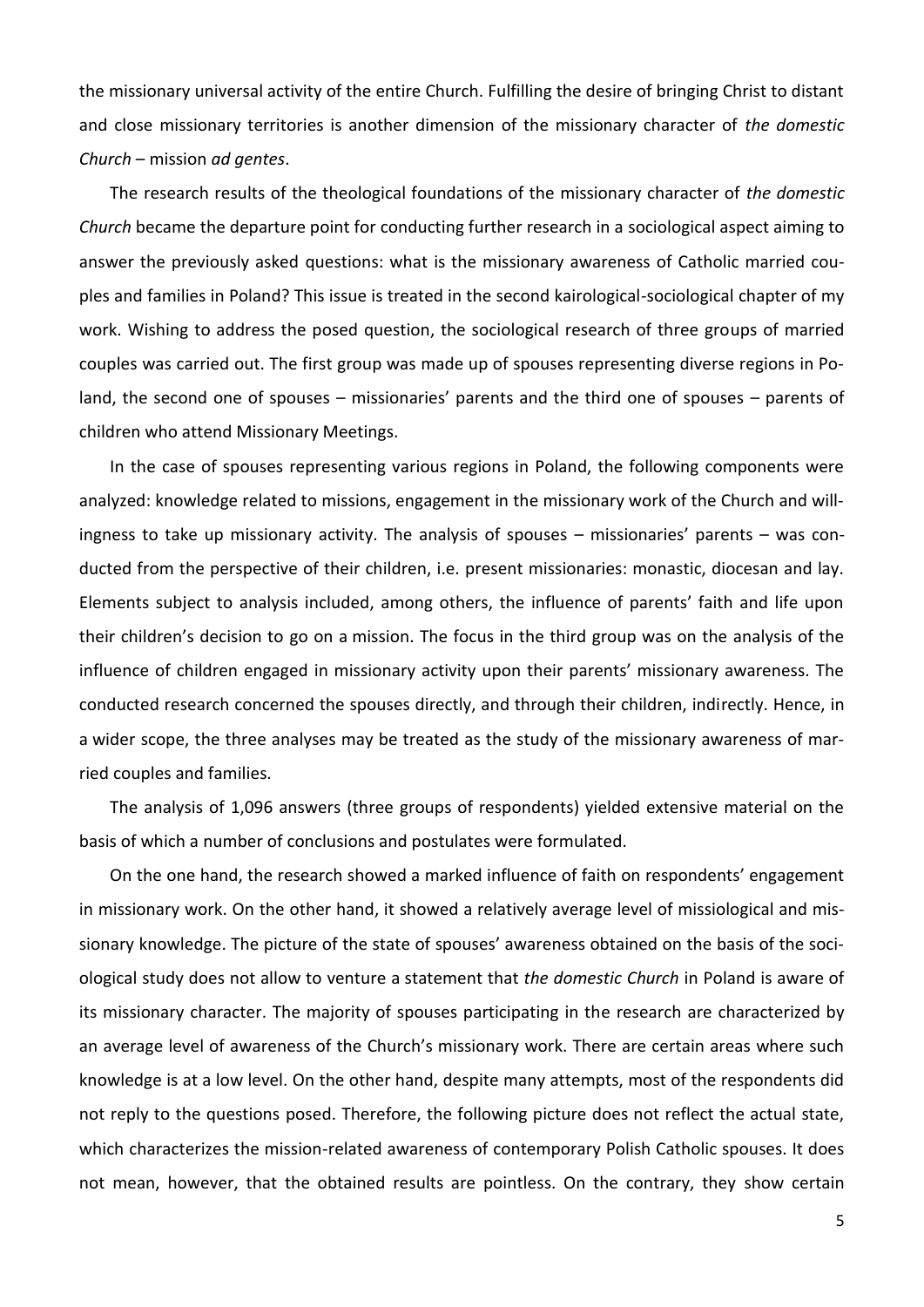tendencies, motives, behavioral patterns, ways of thinking and acting, which may repeatedly be missed or omitted during quickly-performed and unscientific observation. It is worth pointing out here that the place where the respondents encountered mission-related topics to the largest degree was a parish. There is also a certain relationship between positive answers provided by the responding spouses and related to their missiological knowledge and their engagement in missions and their self-declaration of faith, participation in the sacramental life and involvement in apostolic groups.

The analysis of the second group of respondents showed an important role played by parents in accompanying missionaries' missionary vocation. There is no doubt that parents' testimony of faithfilled life, their deeds and attitude shape the reality of their children. They are a sort of ground upon which the calling for missionary service can take shape. Not all the analyzed missionaries, however, come from homes of deep believers. It happens that the attitude of people who decided to go on a mission was not influenced by their parents' faith. Nevertheless, such a group of people constitutes a minority in the study. The research, due to the nonrepresentative sample, does not allow to draw conclusions concerning a greater population of people working on missions. Thanks to this analysis, it is possible to observe certain repeated behavioural patterns, characteristic for the respondents, which are invisible from the perspective other than the research perspective.

*The domestic Church* may be made missionary by a parish and the family and by children attending school and parish missionary meetings. Such a link was displayed by the results of the third group: spouses-parents of children who attend missionary meetings. The study shows that children engaged in missionary activity have a great influence on making their parents more missionary. Thanks to children's commitment, parents also engage themselves in missionary activity. There are various forms of such activity, including: material assistance, direct or indirect participation in missionary conventions and congresses, help in organizing missionary plays, etc.

The conducted sociological research shows that there is a need for shaping the missionary awareness of married couples and families. The obtained results became a basis for undertaking further research. The present research used a parish, a diocese and a family home as research areas. Hence, the last chapter of my research work – praxeological-strategic – revolves around shaping the missionary awareness of marriage and the family within three structures: the diocesan Church, the parish Church and *the domestic Church.* The praxeology of pastoral work inspired by missionary aspects is an attempt to determine pastoral priorities arising from previous research into the theological foundations of the missionary character of *the domestic Church* and the state of the missionary awareness of Catholic spouses and families in Poland. Inspirations showing missionary character in each pastoral dimension assume a unique significance here.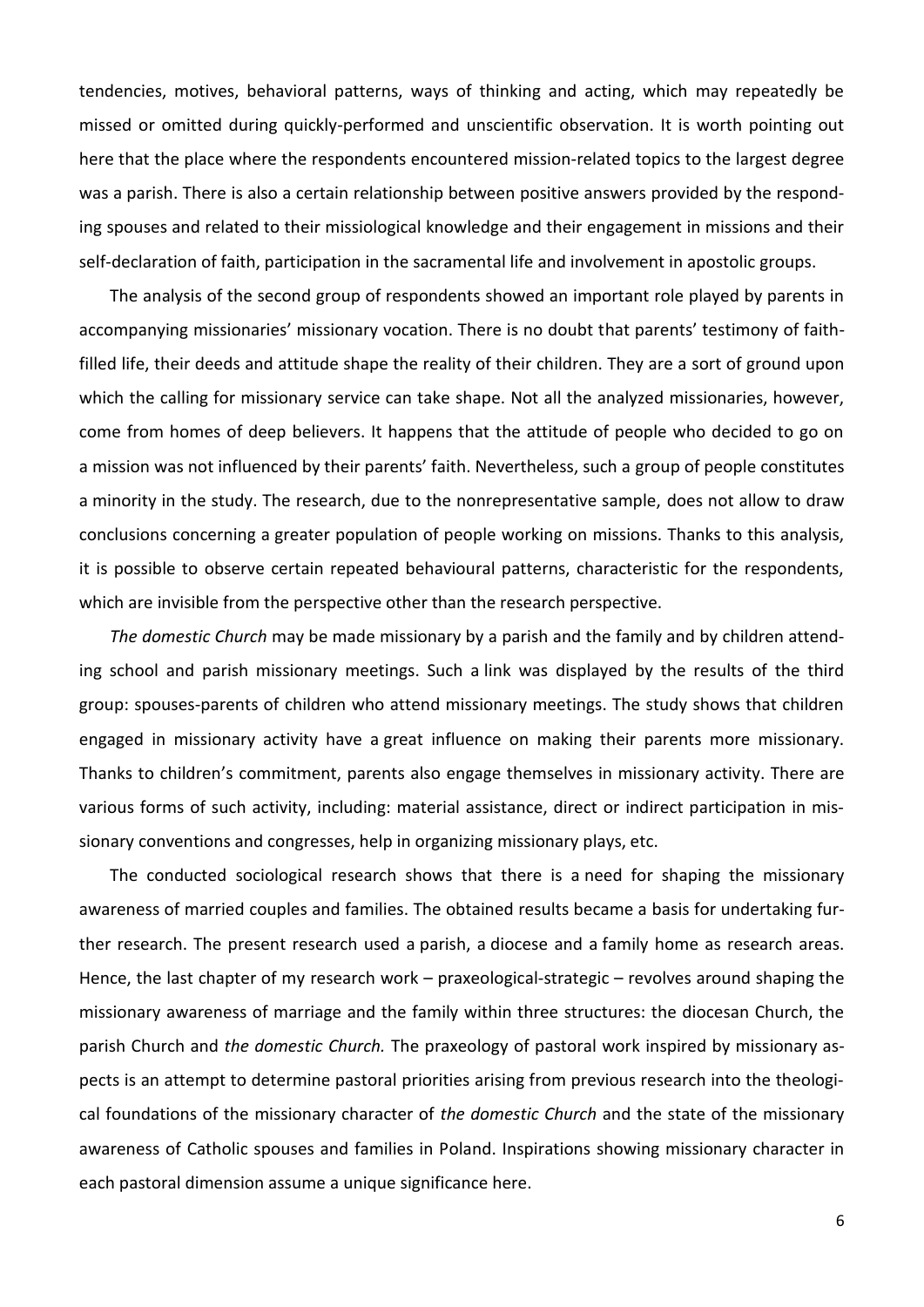The first structure which shapes the missionary character of *the domestic Church* is a diocese. The analysis of diocesan synods as regards the missionary character of marriage and the family leads to inferring a few conclusions. Synodal resolutions do not raise the issue of family's missionary tasks and responsibility for missions. Nor do they raise the subject of *the domestic Church* as "the first missionary seminary". They focus more on family ministry, families themselves and their problems, preparation for marriage and nurturing traditions. A serious lack of the precise treatment of issues related to "the family and mission" can be noted. They are two separate subjects referred to in synodal documents. The need for Christian lifestyle is mentioned, but, at the same time, its missionary dimension is omitted. The exploration of the diocesan community revealed the importance of the missionary formation of religious associations, in group ministry and the ministry of parents of the called ones.

In order to build the missionary Church in a diocese and develop the missionary animation and formation of married couples and families, it seems necessary to work on an appropriate pastoral strategy for a diocese. The main instruments used in the process may include: the Diocesan Centre for Missionary Animation, the Pontifical Mission Societies and adequate missionary education.

Another research area is a parish. The analysis of this structure led to drawing further conclusions. First of all, parish communities require to be subject to an increased permanent missionary activity. Analogously to dioceses, instruments used in the process may be: the Parish Missionary Commission and the Pontifical Mission Societies. For pastoral activity to be effective, it is imperative that missionary activity be realized within: preaching the Word of God, liturgy, popular piety, preparation for sacraments, pro-family movements (through the missionary upbringing of children and development of the missionary spirituality of married couples and families). Within a parish, the missionary awareness of *the domestic Church* is also influenced by school, where religion is taught. Therefore, the area for my research also covered handbooks for teaching religion to primary, lower secondary and secondary school students, prepared by three publishers: Wydawnictwo Św. Wojciecha (St Adalbert Publishers) from Poznan, Wydawnictwo WAM (WAM Publishers) from Cracow and Wydawnictwo Jedność (Unity Publishers) from Kielce. Analyzing the missionary content of handbooks, I made a number of critical remarks. It is often the case that during catechesis the universalism of creation, redemption and salvation is omitted. Handbooks do not contain the missionary dimension of sacraments. Likewise, the treatment of the liturgical year lacks missionary accents, e.g. catechesis devoted to the rosary fails to mention the idea of the world mission rosary. Catecheses often show mission *ad intra*, which centres on deepening faith. However, missions *ad extra* and *ad gentes* are often missed. There is also no presentation of main patron saints of missions – St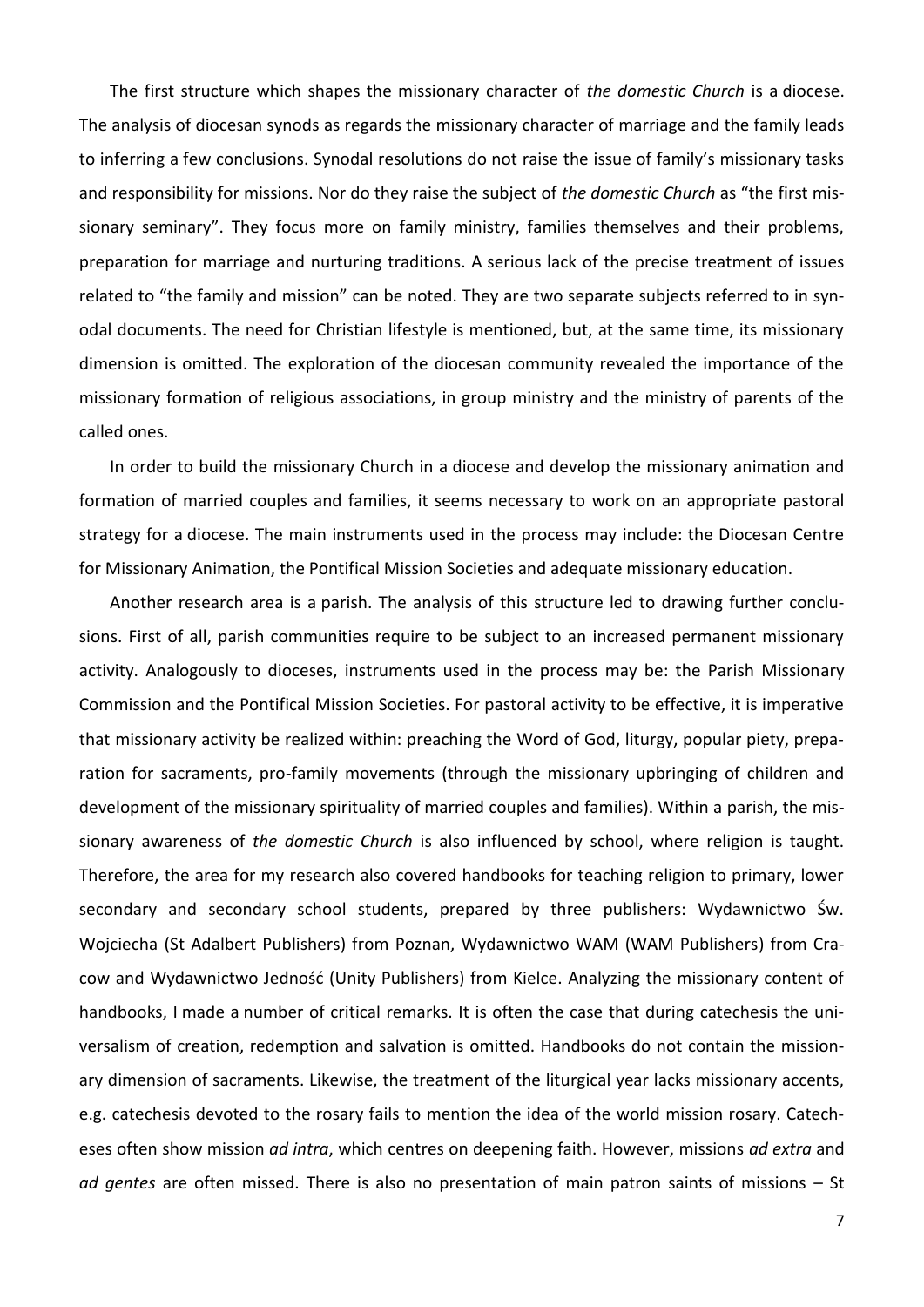Therese of the Child Jesus and St Francis Xavier and patron of missionary cooperation in Poland – Bl. Mary Theresa Ledóchowska. Similarly to synodal decrees, also religious education handbooks do not account for the missionary responsibility of marriage and the family.

Another area for my research is *the domestic* Church, where marriage and the family were explored. This part of my research is an attempt to delineate a way of missionary engagement of *the domestic Church*, which is realized as part of *cooperatio missionalis* of *the domestic Church*: *ad intra*, *ad extra* and *ad gentes*. This research area gave rise to a number of new conclusions. Married couples and families are missionary when spouses place God in the first place and, through their religious attitude, respond to His Love. Married couples and families are also missionary when their members are involved in evangelization. Missionary upbringing in the family should take place since young age so that a child can grow convinced that God loves all people. The missionary cooperation of married couples and families *ad intra* refers at the first stage to taking care of non-believing and non-practicing members of the family. As part of mission *ad extra*, the missionary cooperation of the family consists in all that constitutes the family's activity beyond itself, in relation to other families and the entire society in which a given family exists. In practice, it means evangelizing other families and being open to the needy and to the society. The analysis of the Church's documents showed that the family's cooperation within mission *ad gentes* may encompass several layers: spiritual, material, media and personal. It also emerged that it is important for the family to be involved in the Pontifical Mission Societies.

In the last part of my research into *the domestic Church*, I turned to look at spouses and parents as witnesses to missionary ecclesiality. During the first stage of the research, spouses subject to analysis included canonized and beatified spouses as well as spouses whose beatification process is underway. The research showed that all of these married couples' life filled with mission spirit *ad intra*, *ad extra* and *ad gentes* is a tangible proof that the missionary work and responsibility it entails constitutes an important element of the family's life, which is noticed and confirmed by the Church. The second research stage was an analytical reflection concerning married couples' work on missions, on the basis of their letters, publications and public utterances in the mass media. Here, on the basis of data collected from diverse married couples in relation to their country of origin, education, profession pursued and various missionary experiences, I tried to show that it is possible for spouses to undertake missionary work and that it brings great fruit as far as missionary evangelization in a given missionary territory is concerned.

## **4.3.4. Application of the obtained results.**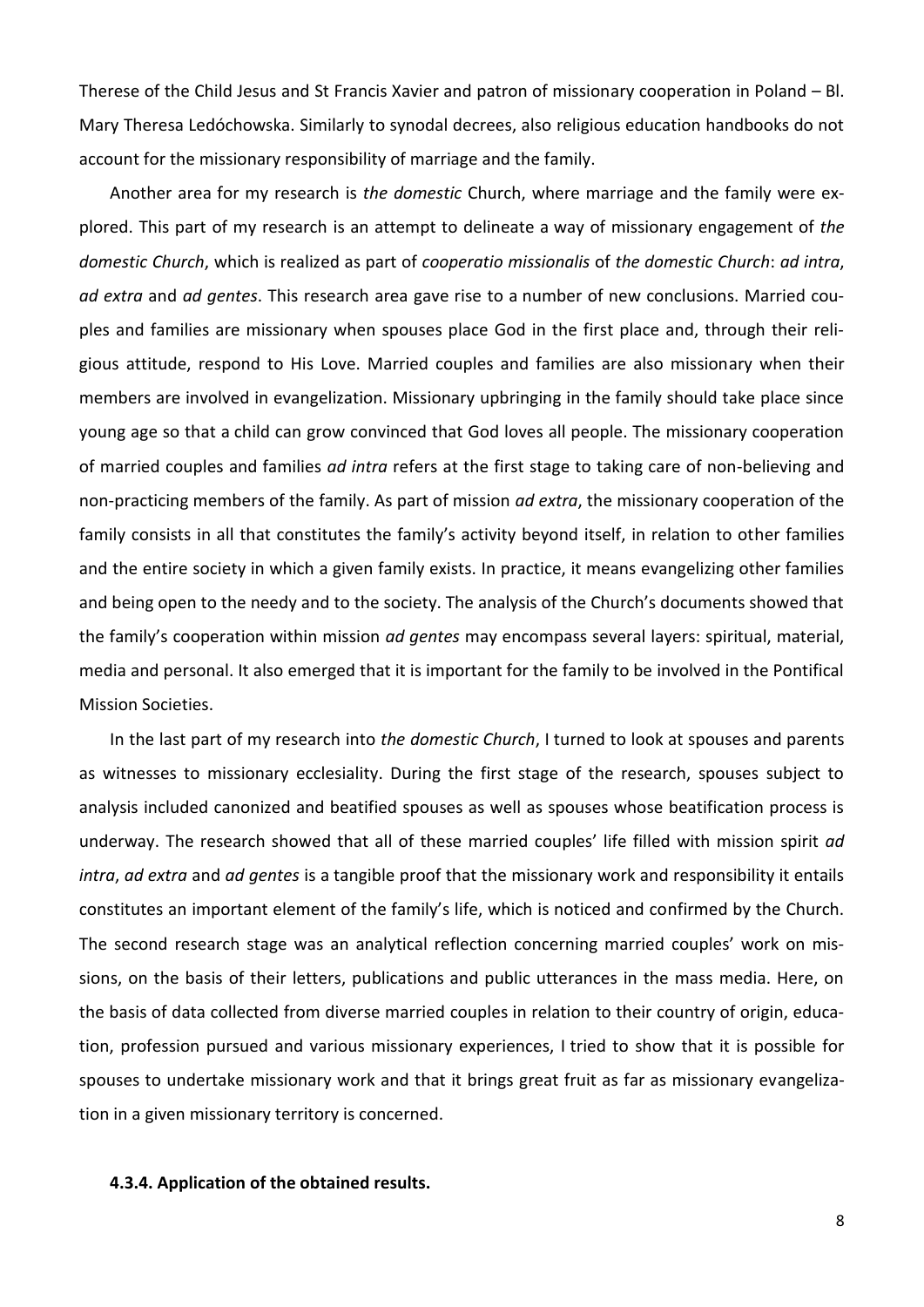The above academic accomplishment may find its application in several domains. First of all, in sociology. My research concerning spouses in Poland may become a basis for other scientific analyses. It seems vital to conduct an all-Poland representative survey of married couples and families which would relate to their missionary awareness. One of the aspects worth analyzing might be to what degree married couples' missionary awareness is influenced by who is in charge of the parish they belong to – is the parish run by diocesan priests or, for instance, monks with a missionary charism. Such juxtapositions can also be made using a comparative analysis in parishes run by a former Fidei Donum priest and – by contrast– by a priest with no missionary experience. Referring to research into parents' influence on their children's recognition of vocation to missionary service, it may be a starting point for further considerations aimed at revealing the motives of people who decided to devote their life to working on missions. In order to find a way to approach a greater number of married couples and families with a wish to suggest to them an idea of working on a mission and find a way to encourage them to do so, it would be worth analyzing the motives of those families who have already begun missionary work. One of the methods to do so might be, for instance, asking all Polish married couples and families working on missions to fill in a questionnaire.

The academic accomplishment may also find its use as part of synodal resolutions. The analysis of synodal resolutions as far as missionary and missionary-family character is concerned may be a good tool to be used during the work of synodal commissions in dioceses where a synod is currently taking place and in dioceses where a synod is planned to take place. Also handbooks for teaching religion may draw from the results of the research. The analysis of religious education handbooks as far as the missionary and missionary-family content is concerned may help handbooks' authors and publishers to tackle any shortcomings in this area. The results of the research into the missionary awareness of *the domestic Church* may also be useful for various mission institutions, in particular for the Pontifical Mission Societies, to create formation materials. The collected research material may also be made use of by the Polish Episcopate's Commission for Missions and the Council for the Family to develop a comprehensive document which would take into account *Magisterium Ecclesie,* showing the missionary dimension of *the domestic Church.*

### **5. Description of the remaining academic and research accomplishments.**

Having been conferred a PhD degree, my research output has developed to include: 15 books, co-authorship of 4 books, 25 academic articles, 4 reviews, 150 reports, conferences, contributions. Besides, I am an editor of 1 journal and a co-editor of 4 other ones.

The leading theme of my research work is the need to show mission and missionary vocations in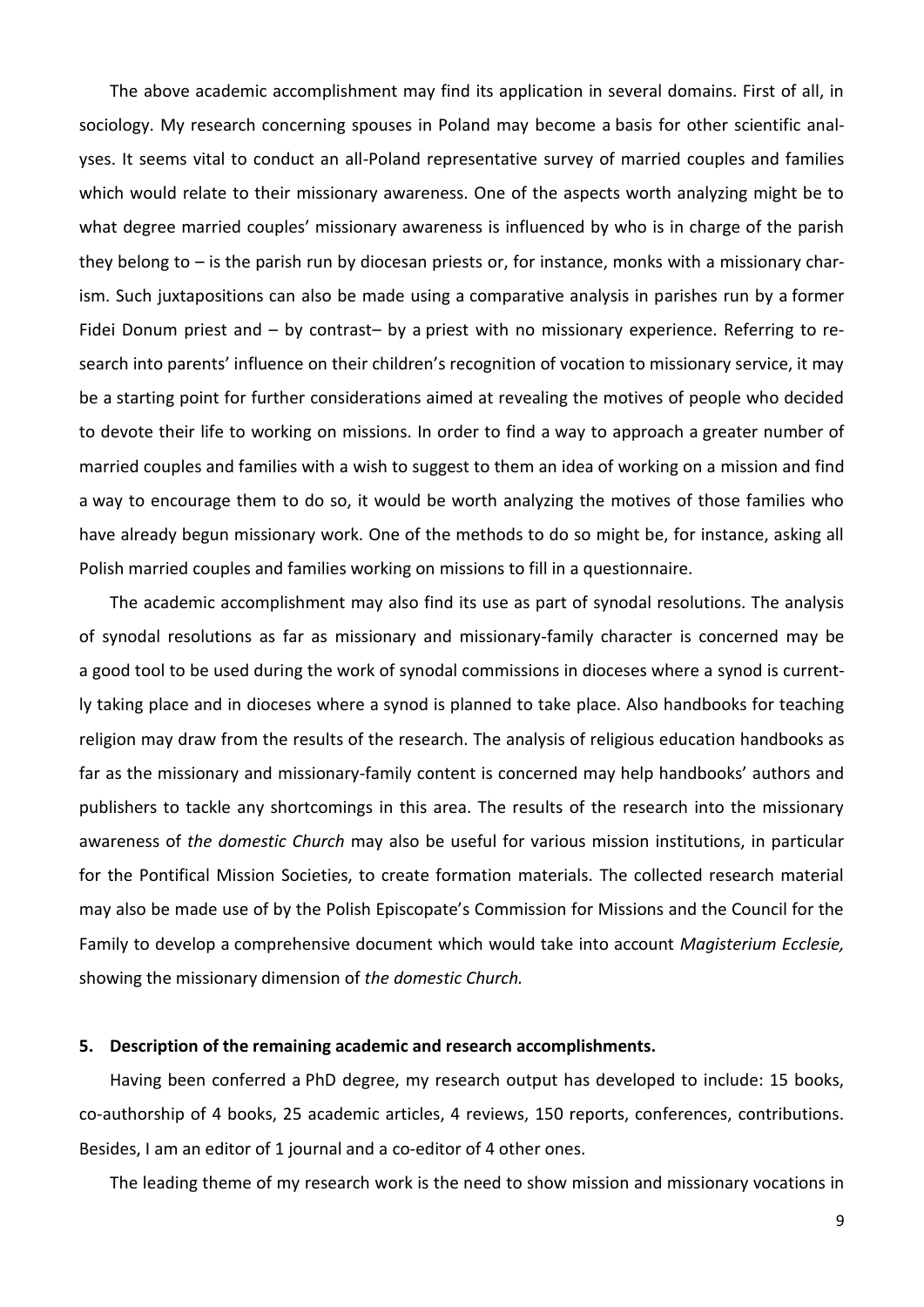the Church (what is common for them and what sets them apart). The research area is determined by two principal groups of subjects: the first one is connected with broadly understood missionary issues of the Church, the second one relates to ministry: general ministry, marriage and family ministry, liturgical ministry.

A number of methods were used in the research: documentary, survey, statistical, source analysis and synthesis, analogy, intuitive, exegetical and text interpretation.

#### **5.1.Missionary character of the Church.**

As part of the research into the missionary character of the Church, three main elements may be listed, which are dealt with and developed in my publications:

- the missionary nature of the universal Church,
- the role the Church in Poland plays in missionary work,
- the Archdiocese of Gniezno's involvement in the Church's missionary work.

#### **5.1.1. Missionary nature of the universal Church.**

Research into the missionary nature of the universal Church was conducted by me after the analysis of teaching by the following popes: Paul VI, John Paul II, Benedict XVI and Francis as well as recommendations related to the issue and released by the Congregation for the Evangelization of Peoples. It seemed essential for me to gather and discuss all official documents of the Church, in particular those concerning World Mission Days, and then show a missionary atlas of missionary territories and present persons engaged in popularizing missions.

The first research area was a collection of 91 appeals and addresses written between 1930– 2010 on the occasion of the World Mission Day, whose authors were secretaries of the Congregation for the Evangelization of Peoples as well as popes: Paul VI, John Paul II and Benedict XVI. The fruit of the study is a publication presenting appeals and addresses for the World Mission Day (1930–2010). Until the publication was released, the addresses published over the years by the Congregation had not been available in Polish. Paul VI's addresses came from many sources, which meant they were of different styles. In the described collection, they gained a new, unified form. Particular authors' addresses were subject to analysis, which made it possible to see what was the true intention of a given author and allowed to underline the most important message arising from his teaching. The collected addresses may be used for a further missiological analysis (cf. List of academic output contained in Annex 3: 1.2.2.). I also devoted two articles to missionary addresses published by John Paul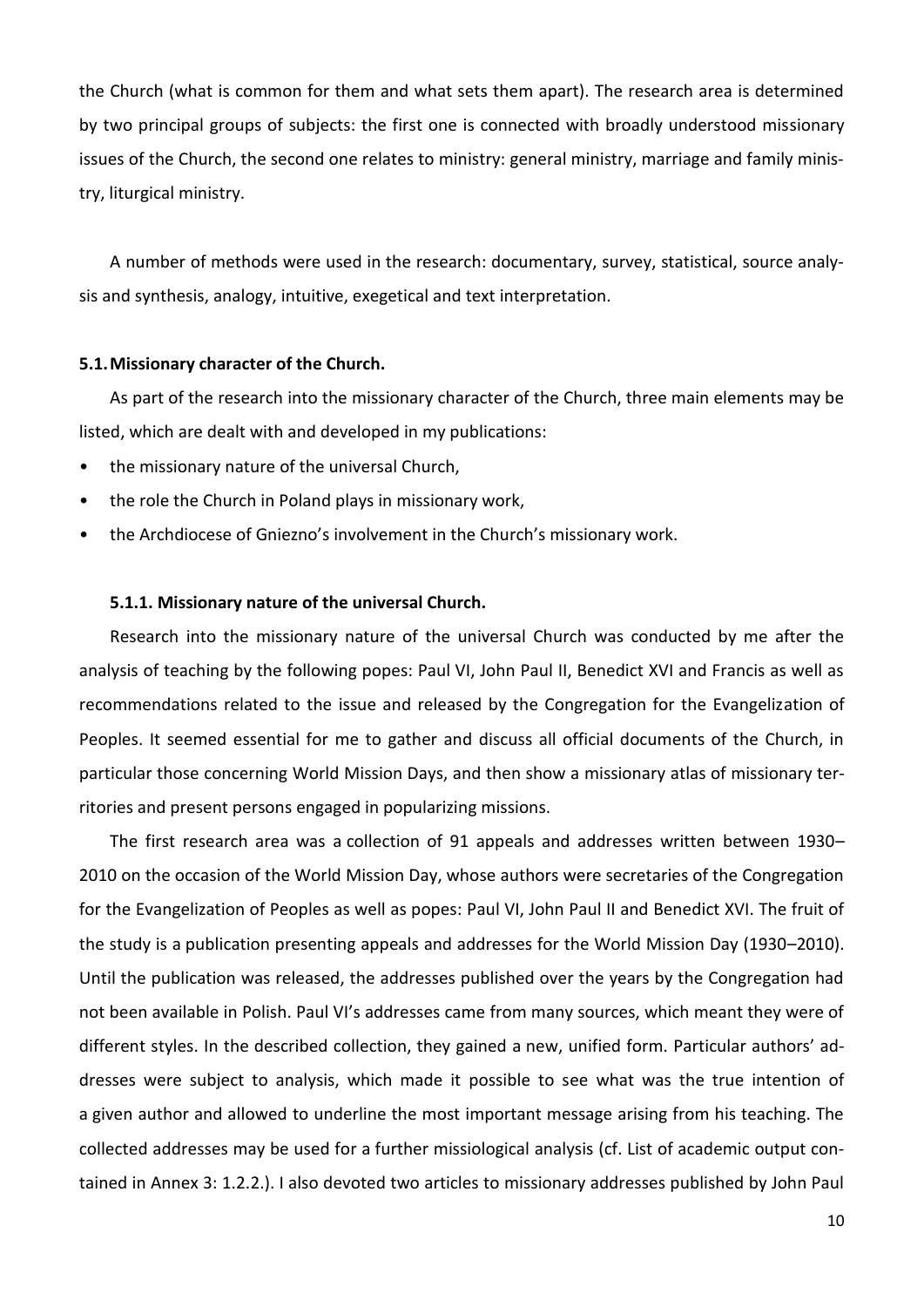II (cf. 3.2.1.; 3.2.3.), and one article to the analysis of the missionary dimension of the encyclical *Laudato si*, in which I showed seven reasons for which we can regard this encyclical as a missionary one (cf.3.2.14.).

Another research subject which I refer to is the issue of the mission and missionary vocation in the Church. In my research, I pointed to the inseparability of the mission vocation and the vocation to life and holiness. The article became an attempt to discuss the difference, in pastoral work, preaching and scholarly work, between "mission vocation" and "missionary vocation". I stressed here to use the term "missionary" only in reference to people who were officially sent by the Church to work on a mission (cf. 3.1.8.).

Another scientific problem which I undertook as part of the missionary nature of the Church was to show both compatibility and differentiation which take place between missions *ad gentes* and *new evangelization*. These issues were touched upon on the basis of two synodal documents concerning new evangelization: *Lineamenta* and *Instrumentum laboris* (XIII Ordinary General Assembly of the Synod of Bishops 2012) /cf. 3.2.13./.

Another analysis referred to places of the Church's missionary activity, which are called mission territories. Places are recognized as mission territories by the Congregation for the Evangelization of Peoples, which acts on behalf of a pope. The outcome of the research is a book and an article. The content of the book devoted to mission territories is presented in the context of the Universal Church's structure, its administrative division and statistics. Writing the book was motivated by a number of questions, which I was asked during lectures or conferences. I concluded that Polish literature lacks a geographical treatment of the missionary activity of the Church – mission territories. In my publication, I used maps of countries with mission territories, placing upon them particular borders of such territories. Such a geographical atlas of the missionary activity of the Church is the first of its kind ever published in Polish (cf. 1.1.5.). The article connected with this issue was wholly devoted to the activity of the Congregation for the Evangelization of Peoples. It was written on the occasion of the 390<sup>th</sup> anniversary of its formation. The article features the history of the Congregation, its achievements as well as its contemporary activity and tasks it is meant to execute (cf. 3.2.9.).

The next academic and research accomplishment is the analysis of individuals connected with the evangelizing mission of the Church. The first one is Timothy, St Paul the Apostle's co-worker. His missionary engagement and ability to cooperate in this work – as I showed – may be a paradigm for contemporary missionaries and missionary animators (cf. 3.2.15.). Another one is Venerable Pauline Jaricot, who founded the Pontifical Society of the Propagation of the Faith and "the Living Rosary"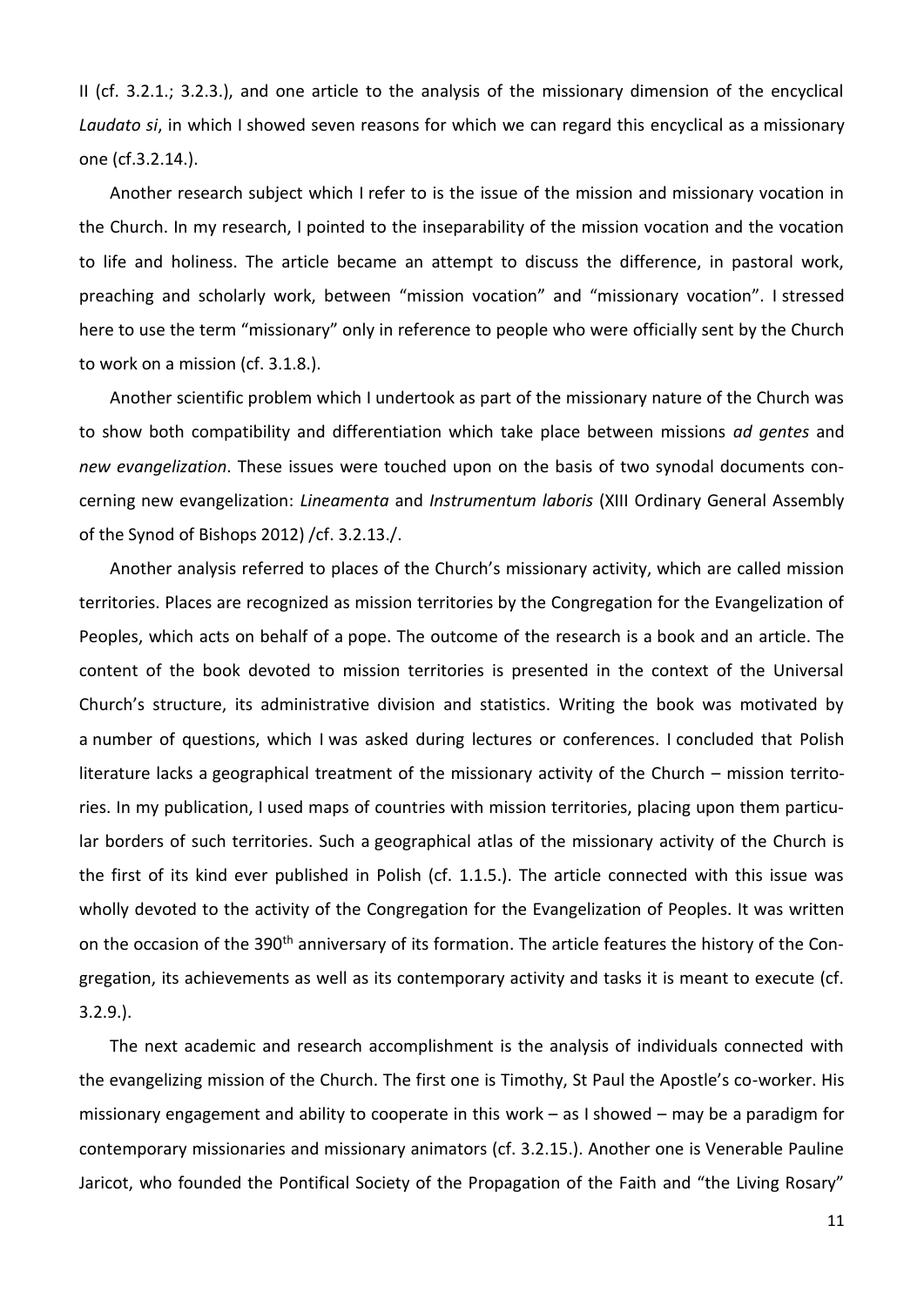association. The result of studying this person is a book, which briefly outlines the historical backdrop of the 19th century France, Pauline Jaricot's life and activity and societies she set up in the context of her entire family, which had its share in the inception of mission societies (cf. 1.1.7.). The third important individual in missionary animation is Venerable Archbishop Fulton Sheen. In my research, I showed Sheen as an outstanding missionary animator who inaugurated "the world mission rosary". His activity for the sake of missions is still a valid medium for missionary animation and pastoral work (cf. 3.1.9.). A separate article was devoted to the Bigard family, in particular to mother and daughter, who created a society helping individuals prepare themselves to become ordained and live a monastic life on a mission. This article, written especially for the youth, shows, on the basis of this exceptional family, how important it is to take care of vocations (cf. 6.2.). The last individual analyzed by me is St Teresa of Avila. In the context of "The Book of the Foundations", I tackled the question of the missionary activity of the Church in America, in the light of John Paul II's and Benedict XVI's teaching (cf. 3.1.10.)

The missionary nature of the universal Church was discussed also during numerous symposia and international academic conferences which I attended. I drew up a number of reports from these meetings, coupled with lecture summaries. Among the events, there is one I would like to particularly refer to, namely an academic conference devoted to the 50<sup>th</sup> anniversary of the publication of the decree *Ad gentes*, which was held between 21 and 23 April 2015 at *the Pontifical Urban University* in Rome (cf. 5.12.; 5.1.).

#### **5.1.2. The role of the Church in Poland in missionary work.**

Another research area related to the missionary character of the Church concerns the involvement of the Church in Poland in missionary work, which embraces the missionary awareness of the faithful and priests, the result of which is work on missions, good preparation of missionaries as well as commitment of some institutions of higher education to developing academic, theological (chair of missiology) foundations for such type of activity. Elaborations presenting bio data of Polish missiologists, their academic output, as well as the compilation of Polish missionary bibliography complement the issue.

Many years which I had spent on analyzing the role the Church in Poland plays in missionary work yielded a PhD dissertation taking up the issue of the reception of the missionary idea in Poland over the period of 30 years (1965–1995) following the Second Vatican Council. The PhD dissertation, having been defended, was enriched with remarks contained in reviews as well as with research material covering consecutive years and published in the form of a book including as many as 93 annex-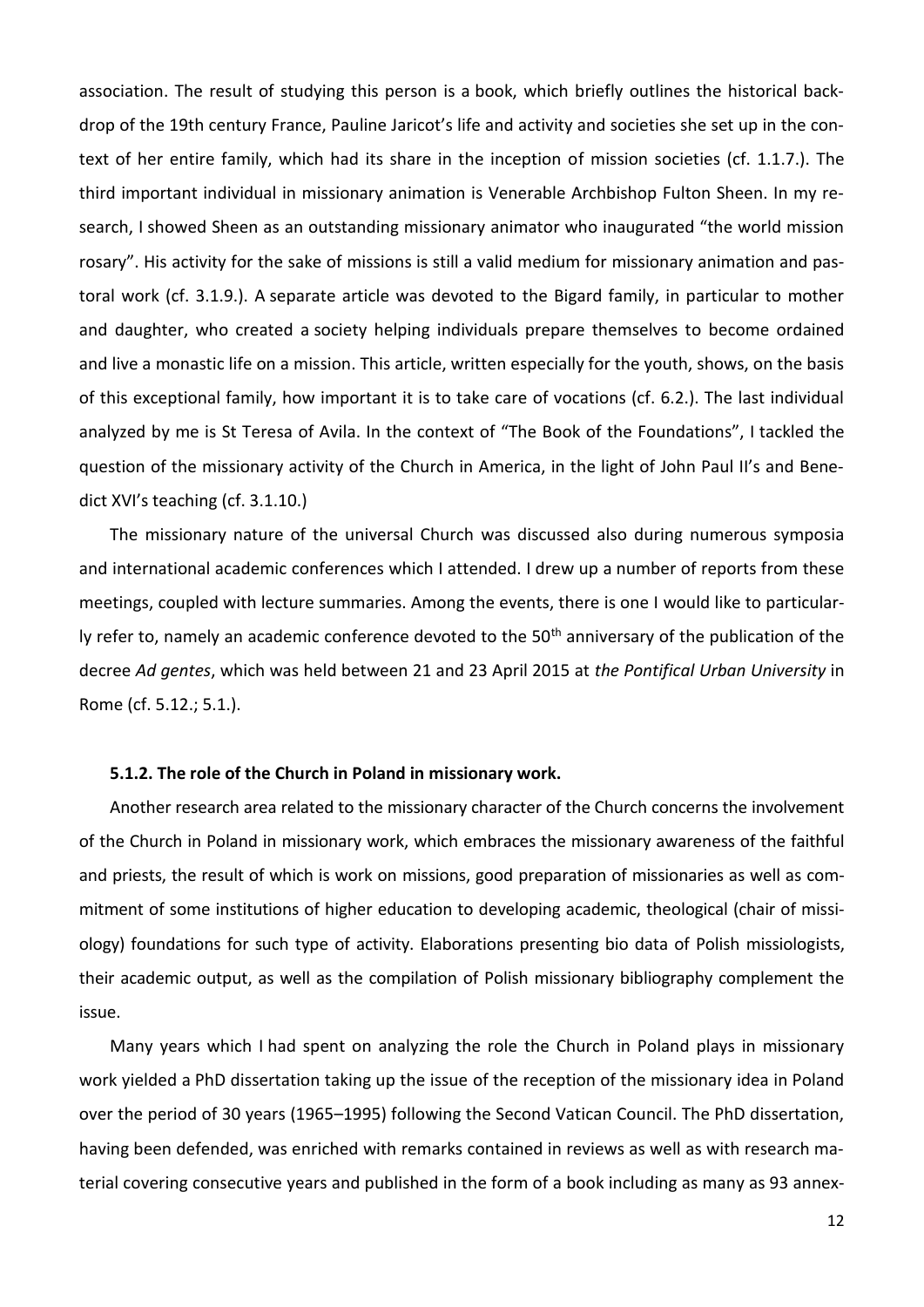es, which contain, apart from various documents and summaries, over 2000 missiological and missionary articles from diverse journals (cf. 1.1.1.). In my research into the analyzed issue, I also referred to the 19<sup>th</sup> century, the outcome of which is an article presenting the contribution of two important Polish bishops: Cardinal M. Ledóchowski and Archbishop W. Zalewski as well as Institutes of consecrated life for the benefit of developing the missionary work of the Church in Poland. The article also features Polish missionary bibliography of the 19th century (cf. 3.1.6.).

My research into the role of the Church in Poland in preaching the Gospel all over the world proceeded towards an attempt to show the missionary cooperation of diverse circles and structures. The result of this analysis was writing a few articles. The most significant one seems to be an article presenting the cooperation and its implementation of the Church in Poland during the pontificate of John Paul II (cf. 3.1.5.) as well as a certain kind of hints concerning the improvement of the missionary awareness of Poles in national, diocesan and parish structures (cf. 3.1.11.). The issue of the missionary engagement of the Church in Poland was also undertaken in other of my research papers (cf. 3.2.2.; 3.2.4.; 3.2.8.; 6.5.; 3.1.2.; 5;13.).

Another problem undertaken in my research was the work of Polish missionaries. The research analysis of Polish missionaries covered their preparation for missionary work along with receiving missionary crosses and missionary work itself. As part of assumptions concerning preparation for missionary work of Fidei Donum priests in Poland, I pointed to indirect preparation in the family, more thorough preparation at the moment of taking interest in missions and direct preparation in the Missionary Formation Centre (cf. 3.1.3.).

In order to show the level of participation of Polish missionaries in the missionary evangelization in the world, I embarked upon field research work in Kazakhstan and Papua New Guinea. I devoted two articles to the work of Polish missionaries in Papua New Guinea. In the first one, on the basis of the work done by Fidei Donum priests from the Archdiocese of Gniezno and other dioceses, answering the question: what characteristic features of spirituality and organizational skills have a special impact upon the everyday pastoral and missionary work among Papuan people, I showed the *specificum* of Polish missionaries' contribution to evangelizing this distant country. I also developed detailed statistical data concerning the work of diocesan and monastic missionaries in Papua New Guinea (cf. 3.2.10.). The second article concerns my personal contact with missionary work in Papua New Guinea, which I had during my experience as a delegate of the Polish Episcopate's Commission for Missions visiting missionaries who worked there. During my stay, I carried out a range of field research work: talks with bishops and missionaries (cf. 5.9.), meetings with children and adults during various evangelizing activities run by missionaries. Another area of my field research work was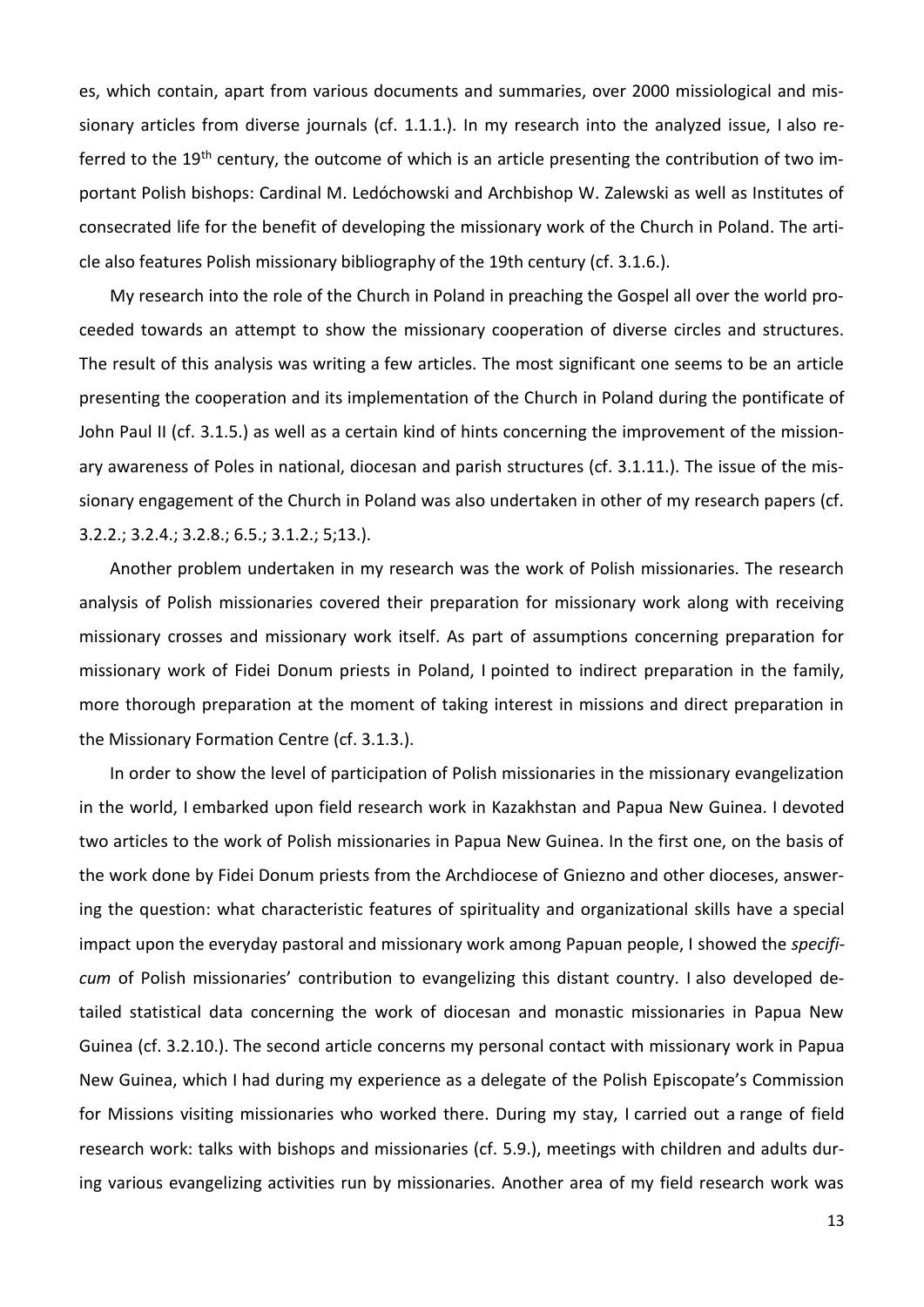Kazakhstan. Research work into missionary evangelization carried out by Polish priests was undertaken in the light of the apostolic exhortation *Ecclesia in Asia*. In this perspective, the history of evangelizing activity in Kazakhstan was presented along with the description of activity carried out by Polish priests since the creation of the Republic of Kazakhstan (cf. 3.1.4.).

The crowning of the preparation of priests, monks, friars, nuns and the lay for missionary work is to receive by them missionary crosses. Appointed by the bishop to be an organizer of this ceremony, which is very important for future missionaries, I directly participate in preparing the whole event, which takes place in Gniezno, as part of the Feast of St Adalbert. I began arranging the ceremony of handing missionary crosses with the analysis of a Missal dating back to the turn of the 11th and 12th century used in Gniezno and kept in the Archdiocesan Archives. The Missal contains a special feast form *Divisio Apostolorum.* The feast of Sending forth of the Apostles, forgotten for many centuries, was shown again to the Church in Poland in 1979 when John Paul II handed missionary crosses to Polish missionaries in Gniezno for the first time. My factual study led a publication, whose aim was to analyze the ceremonies of handing missionary crosses between 1979 and 2010. The publication contains messages of the pope and of the apostolic nuncio to Poland delivered on the occasion of handing missionary crosses in Gniezno, missionaries' testimonies and lists of all the missionaries who, in the period quoted, received a missionary cross at the Tomb of St Adalbert. This publication comes with a DVD with three films. The first two films by Fr. Feliks Poćwiardowski SVD and Rev. Kazimierz Muszyński contain an account of handing missionary crosses in Gniezno in 1979. The third film, a gift for the missionary office from its authors in Australia, deals with the theme of the Eucharist (cf. 1.1.4.).

Another issue analyzed as part of research conducted into the role of the Church in Poland in missionary work is missionary formation in theological seminaries. The outcome of the research is pointing to forms of missionary activity in the light of the Year of Faith (2012–2013). The departure point of my analysis was the exploration of the Church's documents, in particular: *Porta Fidei*, *Lineamenta* and *Instrumentum laboris* of the XIII Ordinary General Assembly of the Synod of Bishops devoted to *new evangelization.* In an article devoted to the issue, I indicated relationships between mission *ad gentes* and *new evangelization* (cf. 3.2.12.).

An important element of seminarians' missionary formation are all-Poland seminarians' missionary symposia and vigils kept at Jasna Góra. The importance of such meetings was indicated in three reports (cf. 5.3; 5.2; 5.7).

The fruit of seminarians' missionary formation, which I have run for ten years, is a publication released as *ad experimentum*, containing outlines of missiology lectures. It is meant for missiology lecturers in theological seminaries in Poland as well as missionary animators or catechists (cf. 1.1.15.).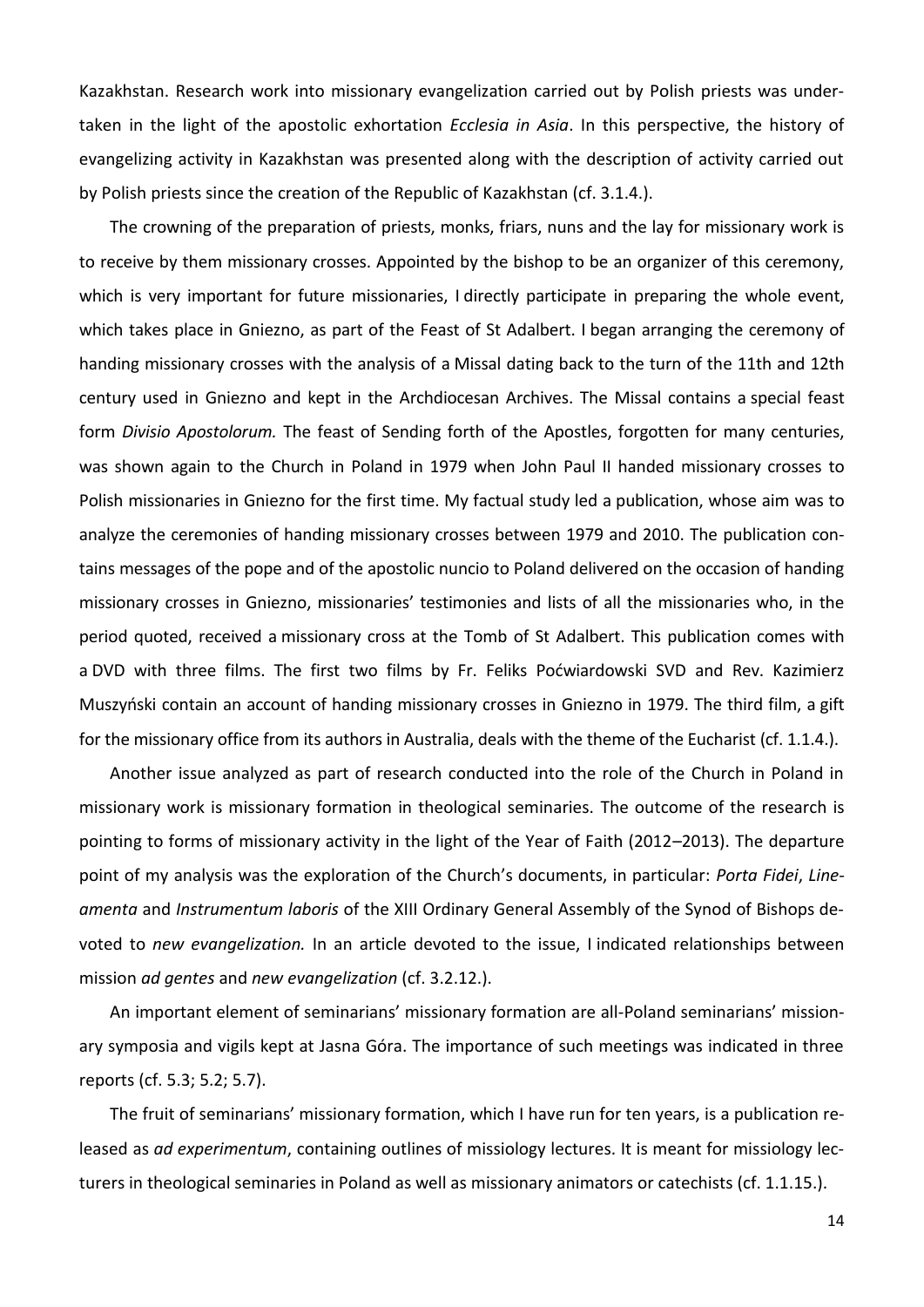An important role in awakening missionary awareness in Poland is played by missiologists. Despite the fact that the chair of missiology at Cardinal Stefan Wyszyński University in Warsaw has existed since 1969, there has not been a publication that would present them and their academic output. This deficit is reduced by my publication, which is in the form of a factbook-biography, containing a list of Polish missiologists with their academic output as well as articles related to missionary issues and religious studies, which were written in institutions of higher education in Poland. The monogram presents 46 missiologists and 898 academic papers, out of which 48 were characterized (cf. 1.1.2.).

In 1999 the 1st National Missiological Congress was held at Jasna Góra, which brought together missiologists from the whole Poland. The meeting in Częstochowa, first time ever, began the consolidation process of this academic circle. I was one of the organizers of this event and witnessed the creation of an association of Polish missiologists. The way that led to the formation of such an association was a long one, preceded by annual meetings of missiologists, and the history of its inception was discussed in various reports (cf. 3.2.5.; 5.5.; 5.4.; 5.6.).

Dwelling still on the subject of missiology, I wish to add that I embarked upon collecting the academic output of two prominent Polish missiologists: Rev. Prof. Władysław Kowalak SVD (cf. 3.2.7.) Rev. Prof. Antoni Kurek OMI (cf. 3.1.1.) and I am one of the editors of two missiology journals (cf. 2.2.1; 2.2.2.).

Taking part in meetings of directors of the Pontifical Mission Societies, I prepared a variety of reports and press releases related to these debates. They appeared in various journals and on the Internet. The report of 2008 might be an example (cf. 5.8.).

As part of my academic activity, I also wrote 3 reviews of missionary-missiological books (cf. 4.1.; 4.2.; 4.4.) and one film about the Eucharist (cf. 4.3.).

## **5.1.3. Contribution of the Archdiocese of Gniezno to the Church's missionary work.**

The third research area related to the missionary character of the Church is the contribution of the Archdiocese of Gniezno to the Church's missionary work. The research begins with showing the leading figure for the Archdiocese of Gniezno, which is St Adalbert – a missionary and a martyr. As part of this martyred saint's work, his missionary activity and its results for the Church in Poland were stressed (cf. 3.2.6.).

The main academic publication showing the contribution of the Archdiocese of Gniezno to missions is a book "Gniezno Mission and Missionary Church". The publication touches upon missionary aspects in the structure of Gniezno Church and missionary animation within the framework of the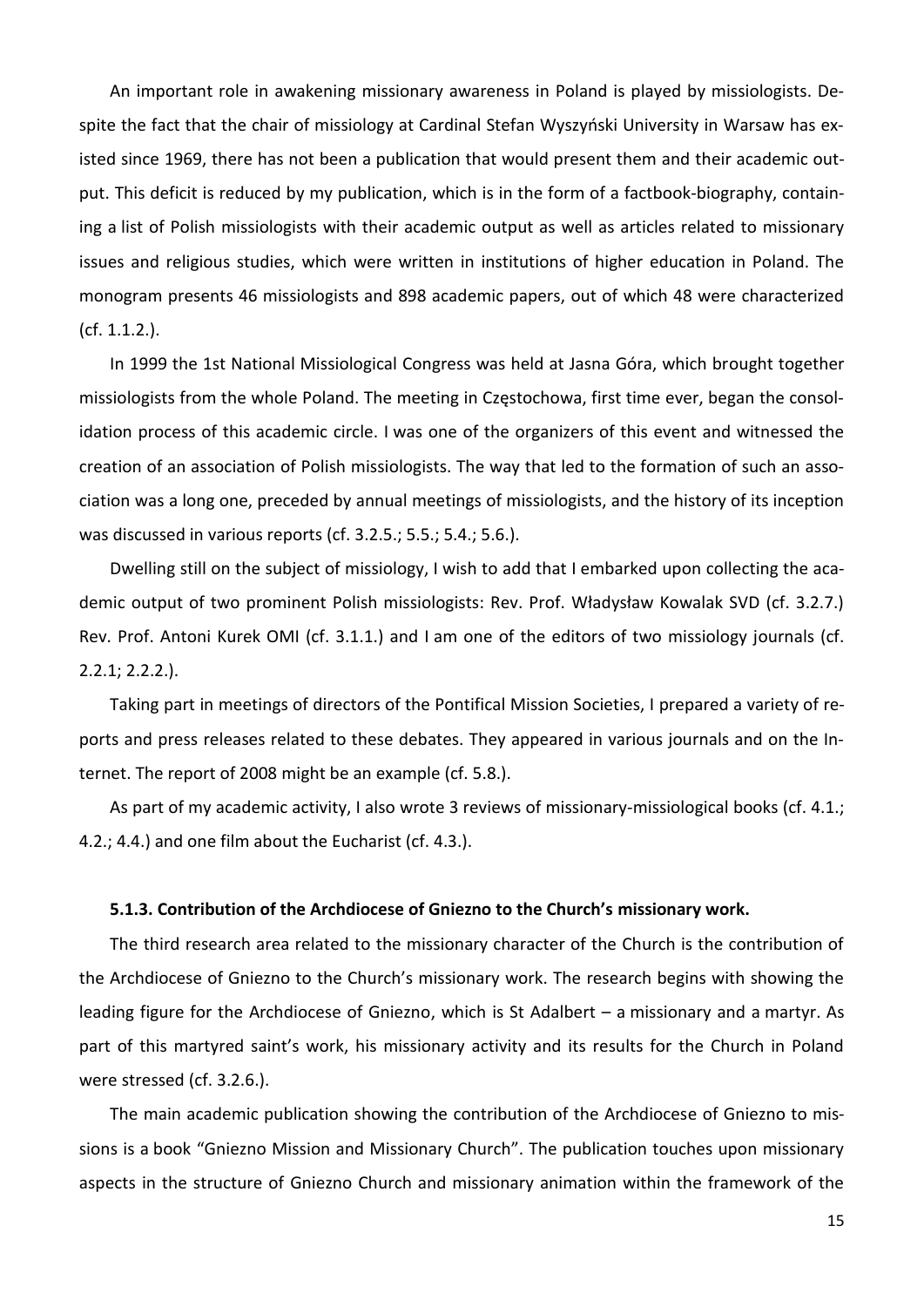diocesan Pontifical Mission Societies. The publication also presents St Adalbert's Missionary Family, which is the diocesan Mission Society. The study of Gniezno Church in a missionary aspect was preceded by a missiological chapter showing the theological foundations of the missionary character of the diocesan Church (cf. 1.1.8.)

Discussing the remaining academic and research accomplishments, I would like to draw attention to a biographical dictionary, which presents missionaries from the Archdiocese of Gniezno, and through their missionary activity, shows the diocese's contribution to the implementation of the missionary vocation. The dictionary features 72 missionaries from the Archdiocese of Gniezno (cf. 1.1.3.). Some of them, following their death, were shown by me in a variety of publications as part of post-mortem memories (cf. 6.3.).

A long-established tradition in the Archdiocese of Gniezno is the organization of meetings for missionaries' parents. These meetings were subject to analysis, which resulted in publishing a book. The research material collected in the book contains a theological introduction featuring the main assumption of the pastoral programme in the diocese for a given year. The book also contains factual material in the form of photographs taken during consecutive meetings and is accompanied by a DVD, which I personally recorded during visiting missionaries in Alaska, Venezuela and Papua New Guinea (cf. 1.1.6).

Another issue studied by me is the missionary formation in the Primatial Higher Theological Seminary in Gniezno. The study resulted in publishing two articles and a book (cf. 3.1.7; 5.10; 1.3.5.).

Also missionary bulletins published under my editorship for 15 years have popular academic value. The last one was published in 2010 (cf. 2.1.1.).

The missionary activity in the Archdiocese of Gniezno was described every year in the form of a report and published in missionary bulletins. The summary of the reports is contained in the book: "Gniezno mission and missionary Church", pp. 119–125 (cf. 1.1.8.). The reports can also be found on the website of St Adalbert Missionary Family (www.srm.gniezno.opoka.org.pl), which currently fulfils the role of an electronic missionary bulletin.

As part of St Adalbert Missionary Family's activity and on the occasion of missionary congresses and competitions, I also published auxiliary material for animation in a diocese, including formation material (cf. 1.3.1.; 1.2.4.), liturgical-missionary calendars (2000–2010), leaflets, ephemera, ID cards, diplomas.

Also many articles devoted to missionary activity and missionaries from the diocese were published in the diocesan press, including "Słowo Archidiecezji Gnieźnieńskiej" (The Word of the Archdiocese of Gniezno), "Niedziela Gnieźnieńska" (The Gniezno Sunday) and recently "Przewodnik Ar-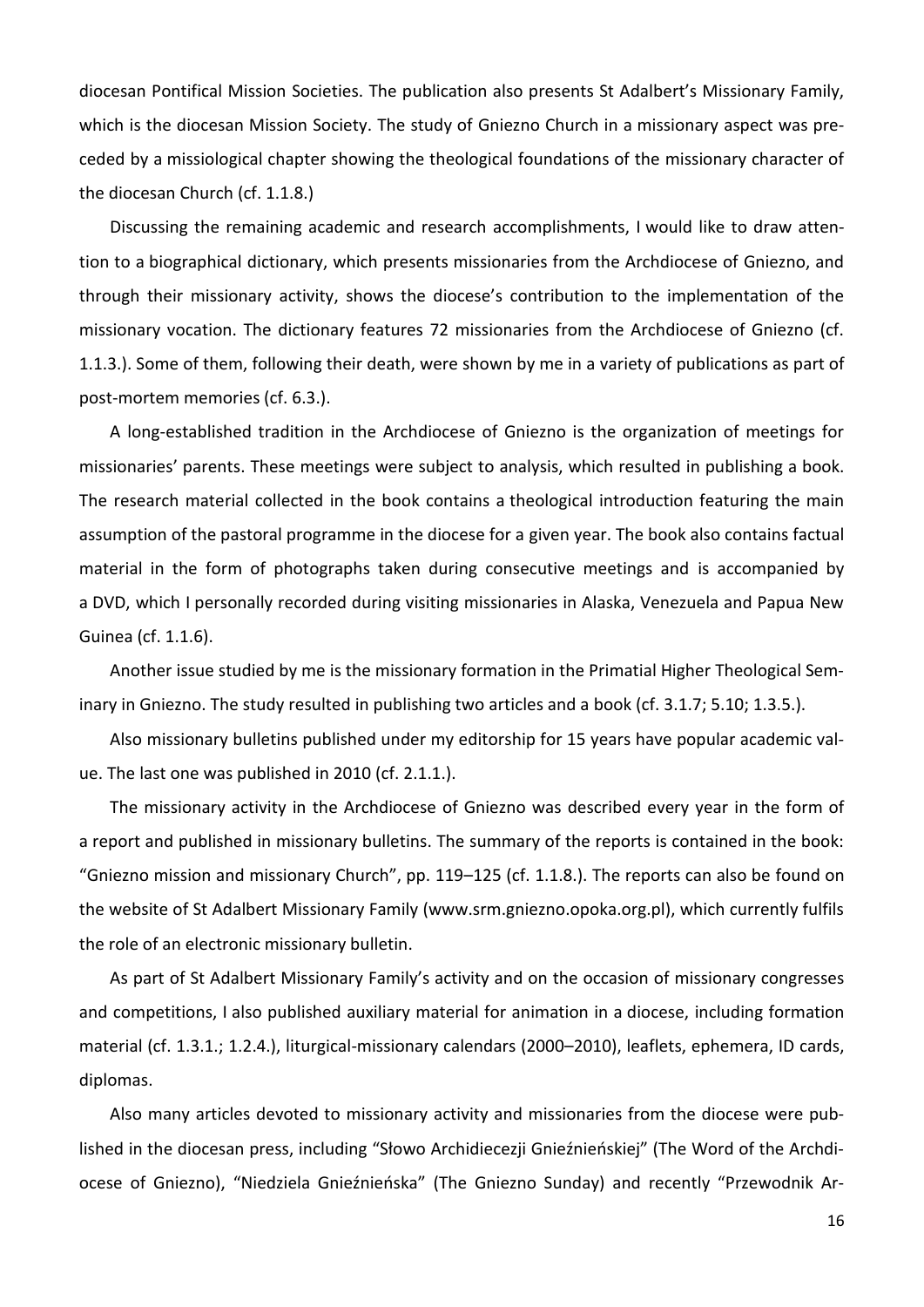chidiecezji Gnieźnieńskiej" (The Guide of the Archdiocese of Gniezno). A short article published on the occasion of the Day of Help to Missionaries from the Archdiocese may be an example (cf. 6.1.).

Finally, I would like to mention a book which I worked on with Rev. Prof. Bogdan Czyżewski on the occasion of the 50th anniversary of Bishop Bogdan Wojtuś' ordination (an auxiliary bishop in the Archdiocese of Gniezno with whom I cooperated as his secretary), who was responsible for many years for missionary issues in the diocese (cf. 1.3.3.).

### **5.2.Ministry.**

The second research area which I entered refers to general ministry, marriage and family ministry and liturgical ministry. These elaborations, though containing a theological introduction, are principally practical elaborations, often reports of pastoral initiatives promoting marriage and the family, or contain practical recommendations concerning liturgy. Pastoral elaborations are of promoting character. Pastoral activities are closely related to the first subject concerning missions. The pastoral dimension is significant for shaping the missionary awareness of the faithful. Also the liturgy, its beauty, diversity and correctness allow to experience the feeling of mission, community with evangelized people and those who undertake this work.

#### **5.2.1. General ministry.**

For many years (1999–2013) as part of general ministry, I was the co-author and editor of the pastoral programme of the Archdiocese of Gniezno. Research work related to this issue focused mainly on the theological assumptions of the pastoral programme for a given year and development of pastoral projects. The pastoral programme for 2011/12 may be an example (cf. 2.1.2.). The list of all programmes which I developed is contained in the publication "Gniezno mission and missionary Church", pp. 114–115 (cf.1.1.8.).

Each year between 1999–2013 I conducted sociological research analyzing pastoral reports from the archdiocese. Most of them were published in an official journal "Wiadomości Archidiecezji Gnieźnieńskiej" (The News of the Archdiocese of Gniezno). The Pastoral Report of the Archdiocese of Gniezno for 2010 may be an example (cf. 5.11.).

#### **5.2.2. Marriage and family ministry.**

Besides general ministry, an important research area for me is marriage and family ministry. I am a co-author of two books related to the issue. One of them, devoted to engaged couples, presents the theology of marriage and the family (cf. 1.3.4.), the second one is devoted to national life days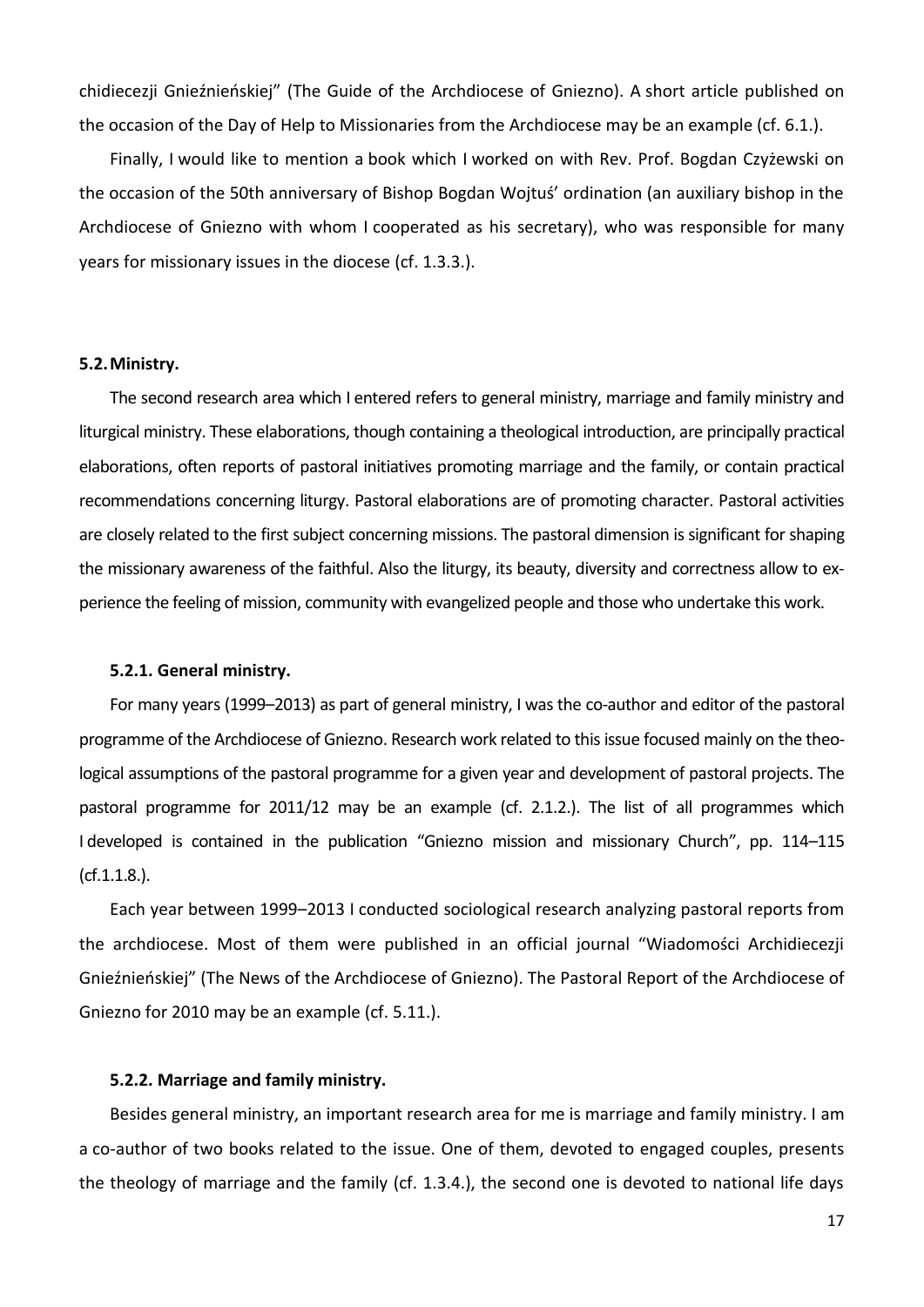and family symposia, which took place in the Archdiocese of Gniezno (cf. 1.3.2.). A bulletin, which I co-edit, became an instrument used in the formation of parish marriage and family life advisers. Over 14 years, 24 issues of the bulletin have been published. The last issue may be an example (cf. 2.2.3.).

In my research, I also dealt with the issue of preparation for marriage, which was reflected in an article devoted to this issue. Based on the family ministry materials from the USA, I proposed a scheme to prepare engaged couples for a church marriage in the Archdiocese of Gniezno (cf. 3.2.11.).

The research conducted as part of my main academic accomplishment (cf. 1.1.10.) spawned off the development of specific materials to be used in parish ministry and family homes as tools for missionary animation among married couples and families.

The first ones of these show marriage and the family as the school of evangelization: apostolate and mission. They point to the ways to realize holiness in marital and family life through involvement in apostolate and missions on the basis of selected spouses: biblical, saints and blessed as well as missionaries' parents, missionary animators and selected popes (cf. 1.1.9.). Part of this issue is a conference for parents, which undertakes the theme of family's participation in the Church's missionary work (cf. 5.4.). Another item is a book meant for spouses, containing testimonies of married couples who work on missions. These testimonies allow to understand what the life of married couples and families working on missions looks like. The publication shows what difficulties and problems these people wrestle with and what fruit their work brings (cf. 1.1.11.). Another animation tool is a book meant for parents, which offers them suggestions of practical missionary games that can be played with children. The publication aims to increase the missionary awareness and responsibility of children, parents and caregivers (cf. 1.1.13.). The fourth book is meant for priests and apostolic group leaders, especially pro-family ones. It contains missionary blueprints for meetings with spouses (cf. 1.1.14.).

Similarly to general ministry, also in family ministry I wrote annual reports, which were published in "Wiadomości Archidiecezji Gnieźnieńskiej" (The News of the Archdiocese of Gniezno) and "Informator Duszpasterstwa Rodzin" (Family Ministry Bulletin).

### **5.2.3. Liturgical ministry.**

The last area of my research is connected with liturgical ministry. For this reason, I am a supervisor of extraordinary ministers of Holy Communion and I run a course for photographers in the Archdiocese of Gniezno. I have published two books related to this issue. The first one is